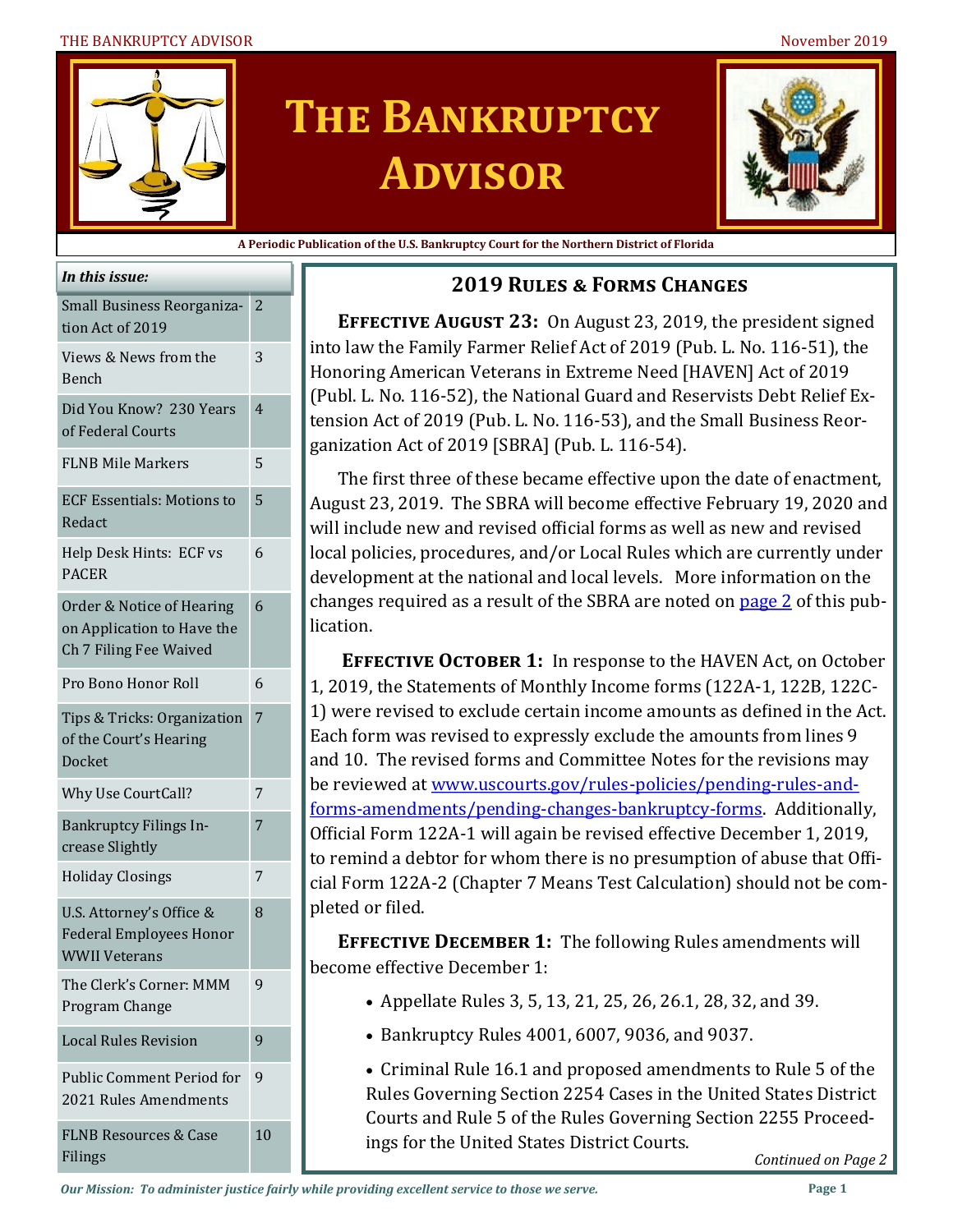*Rules Changes (Continued from Page 1)*

• Evidence Rule 807.

The Clerk of Court for the U.S. Bankruptcy Court for the Southern District of Georgia has published a memorandum summarizing all the above changes at www.gasb.uscourts.gov/sites/gasb/files/ GASB Memorandum RE 120119 final.pdf.\*

The Congressional Package of 2019, including a redline version of the changes and Committee Notes are available at https://www.uscourts.gov/rules-policies/pending-rules-and-forms-amendments.

*\*NOTE: Required use of the new Application for Unclaimed Funds form as noted in the memo is not applicable in the Northern District of Florida. Please continue to use the form provided on our website.*

#### **Small Business Reorganization Act of 2019**

Under the SBRA, the Bankruptcy Code is amended to ease the procedural burden on small businesses seeking reorganization with the creation of the new subchapter V of chapter 11. The Act does not repeal existing chapter 11 provisions regarding small business debtors, instead it creates an alternative procedure under which the debtor must choose to proceed. The debtor must elect to be a small business debtor and qualify and elect to have subchapter V apply.

The new subchapter V will mimic, to some degree, a chapter 13 case with a standing or appointed (depending on the district) trustee, only the debtor may file a plan and the plan may be confirmed over the objection of creditors, there is no disclosure statement or creditors' committee, and the debtor is excused from quarterly payments to the U.S. Trustee. Additionally, the Act makes inapplicable to small business debtors many of the existing provisions of chapter 11 when the debtor elects to proceed under subchapter V. *[This is not an exhaustive list of the benefits or changes to chapter 11, subchapter V.]*

The public comment period for interim Rules and changes to the official forms closed on November 13, 2019 but the SBRA will impact and/or require the following:

- Rule  $1007(b)$  and  $(h)$
- Rule 1020
- Rule 2009
- Rule 2012(a)
- Rule 2015
- Rule 3010(b)
- Rule 3011
- Rule 3016
- Official Form 101
- Official Form 201
- Official Form 309E
- Official Form 309F
- Official Form 314
- Official Form 315
- Official Form 425A
- new Official Form 309E2
- new Official Form309F2

It is anticipated that the approved interim rules and official forms will be made available to the public mid-to-late December. We will notify you of local processes and procedures that are adopted as a result of the SBRA via our website, the newsletter, and/or mass email.

Please be aware that these changes will require modifications to CM/ECF for all bankruptcy courts so you will see new and different screens during the filing process. The changes will also require upgrades to your petition preparation software, if applicable.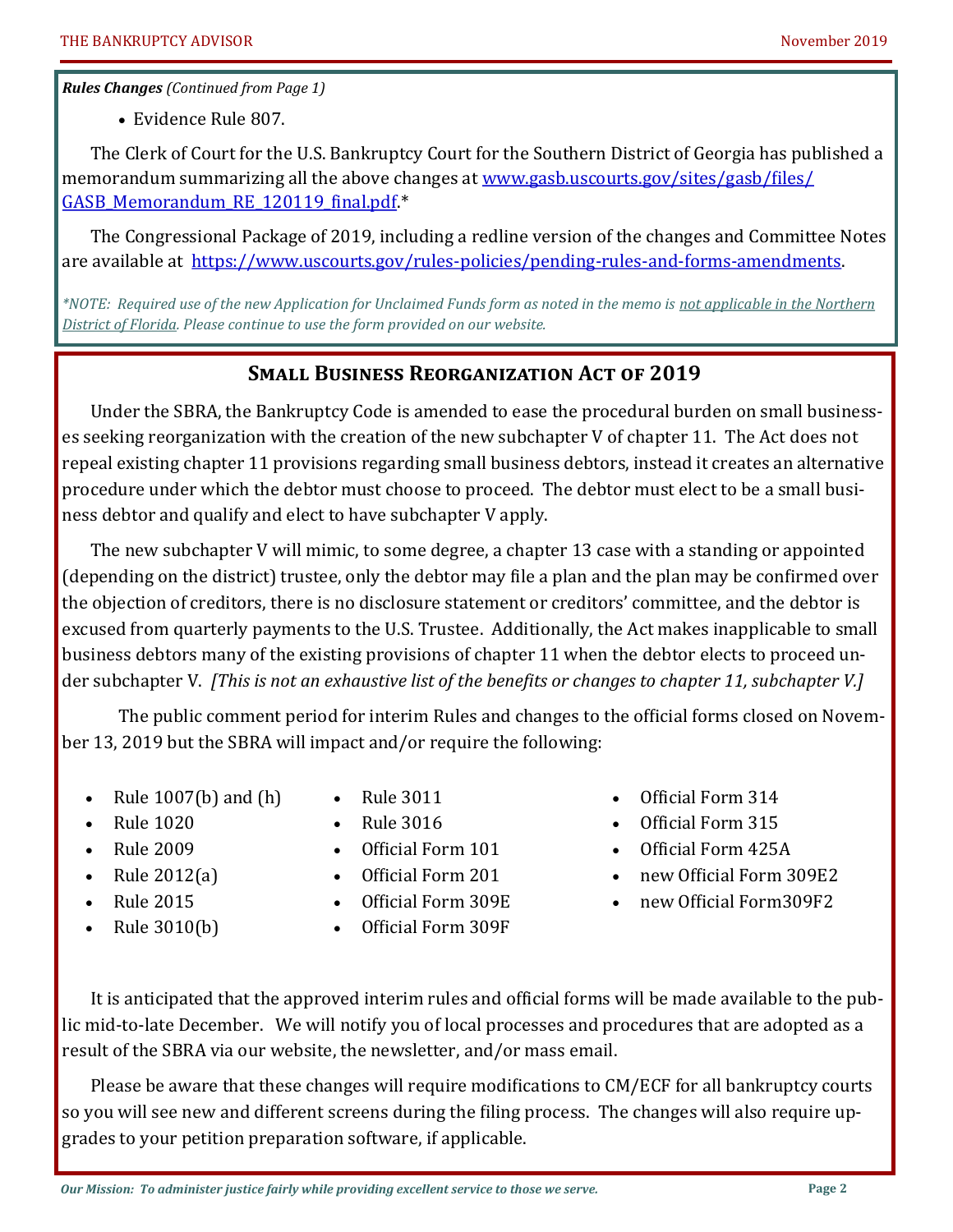

## **Views & News from the Bench**

By: Honorable Karen K. Specie Chief Judge, United States Bankruptcy Court Northern District of Florida

#### *A Time for Thanks*

*I am thankful* for so many things and encourage each of you to take time to reflect on the things you are thankful for.

Each of us can be thankful for such things as family, friends, good (or improving) health, the ability to practice our profession, the excitement of planning things to do in "retirement," and living in a country that provides freedom and opportunity for prosperity.

As bankruptcy professionals, we can all be thankful for the daily opportunity to help those for whom we work and serve—countless debtors, creditors and others needing bankruptcy assistance.

As I reflect on this past year, I am thankful for certain specific things and events:

*I am thankful* and excited that I am not moving to Orlando. After my final interview with the Eleventh Circuit Court of Appeals sitting *en banc*, Hon. Stanley Marcus informed me that the Eleventh Circuit is so pleased with our court that the judges simply could not justify moving me to the Middle District of Florida. Although at the time I felt that Judge Marcus' message was the proverbial "good news, bad news," I have since recognized how clearly the good news outweighs the bad. The "bad news" is largely twofold: my husband and I won't be closer to our grown children and granddaughter, and I will not be able to interact face-to-face with other judges daily. The "good" news about my staying here in the Northern District embraces so many things that the "bad" fades by comparison. The "good" news that I am particularly thankful for includes:

- $\bullet$  the process of submitting my application caused me to renew my friendship and close working relationship with the FLMB judges, which in my view can only improve the Northern District of Florida;
- I get to continue my outstanding working relationship and growing friendship with ALSB Judges Callaway and Oldshue;
- I have the privilege and pleasure of continuing to work with our awesome Clerk, Traci Abrams, Chief Deputy Clerk, Travis Green, our IT department, and all the other vital members of our outstanding Clerk's office. I get to keep my splendid Courtroom Deputy, Janet Weems, and Law Clerks/Chambers staff. These people represent the best group one could have on their team.
- I have the enviable position of presiding over a District where the attorneys are professional, ethical, courteous and collegial, at a time when that is not the case in many jurisdictions.

*I am thankful* to our Local Rules Committee, and you should be, too. Shortly after taking the bench I began working toward updating and improving our court's Local Rules. Thanks in large part to the herculean efforts of the Chair of the Committee, Trevor Thompson, Esq. of Clark Partington, we have achieved that goal! The other members of the Local Rules Committee who have been working diligently during the past several months and who also deserve our thanks are:

*Continued on Page 4*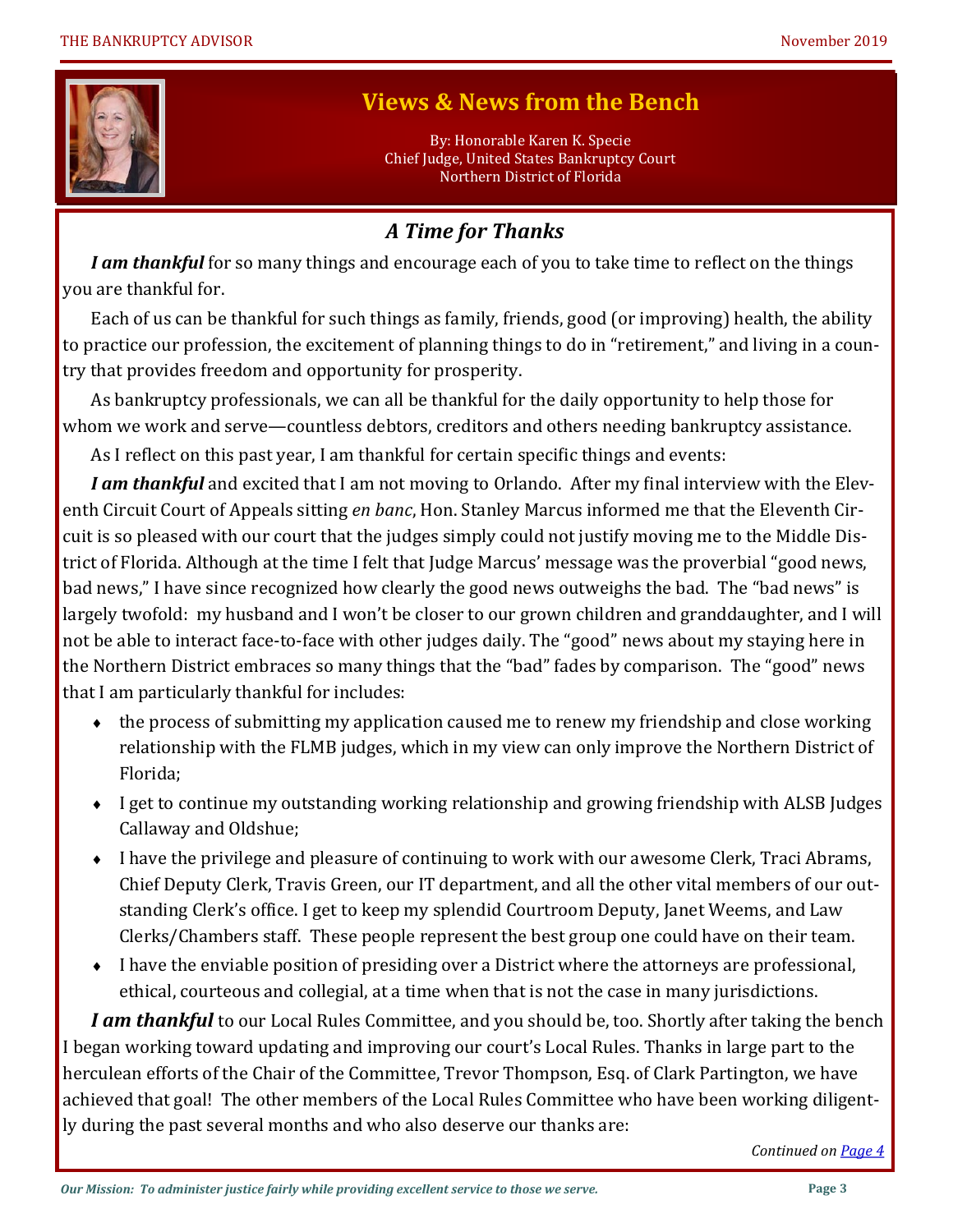*Views & News from the Bench (continued from page 3):*

- MaryBeth Colon, Esq. Smith, Thompson, Shaw, Minacci, Colon & Power, the newest member and Secretary;
- William J. Miller, Esq. of the Chapter 13 Trustee's Office, Vice Chair;
- $\lozenge$  Jeff Childers, Esq. of Childers Law, LLC;
- Karin Garvin, Esq. of Karin A. Garvin, P.L.;
- Roland Kiehn, Esq. of Barron & Redding, P.A.;
- Michael Moody, Esq. of Michael H. Moody Law, P.A.;
- Rick Savage, Esq. of Savage Law Office, PLLC; and
- $\lozenge$  Sharon Sperling, Esq. of the Law Office of Sharon T. Sperling.

*I am thankful* for our Clerk's office, which has completed a review of more than 800 internal operating procedures in a continuing effort to make our court more productive and responsive.

*I am thankful* for the work of my Law Clerks, along with Tammi Boswell, our Court's Director of Court Operations, for their work to date on form orders based on matters listed on our permissive use of Negative Notice list. Once in their final form, we will post these orders on our website to assist attorneys in routine matters by minimizing the time necessary to draft, correct and resubmit orders.

*I am thankful* for our entire Court and our practitioners for constantly thinking of procedures to help the bar, the Court, and the people we serve. Among those we've adopted this year are a new procedure for processing applications to waive Chapter 7 filing fees (for more information see our website) and an enlarged deadline for submission of witness and exhibit lists prior to evidentiary hearings and trials. This is designed to ensure that the Court and parties are as prepared, organized, and efficient as possible by the day of trial; to encourage settlement discussions well in advance of trial; and to reduce the number of last-minute continuances and cancellations, which in turn helps the entire court by freeing up time for other matters.

As we move into the holiday season, a traditional time to count our blessings, I wanted to convey how very thankful I am to be here and for the opportunity to continue to serve the Northern District of Florida.



#### **230 Years of Federal Courts**

September 24, 2019 marked 230 years since President George Washington signed the Judiciary Act of 1789 establishing a federal court system separate

from the state courts.

The Judiciary Act was passed on Sept. 24, 1789 and by the next day President Washington had announced his nominations for all six Supreme Court and 13 district court seats. By Sept. 26, just two days after the Judiciary was created, the Senate had confirmed all 19 nominees.



Read more at www.uscourts.gov/news/2019/09/24/celebrating-230-years-us-courts.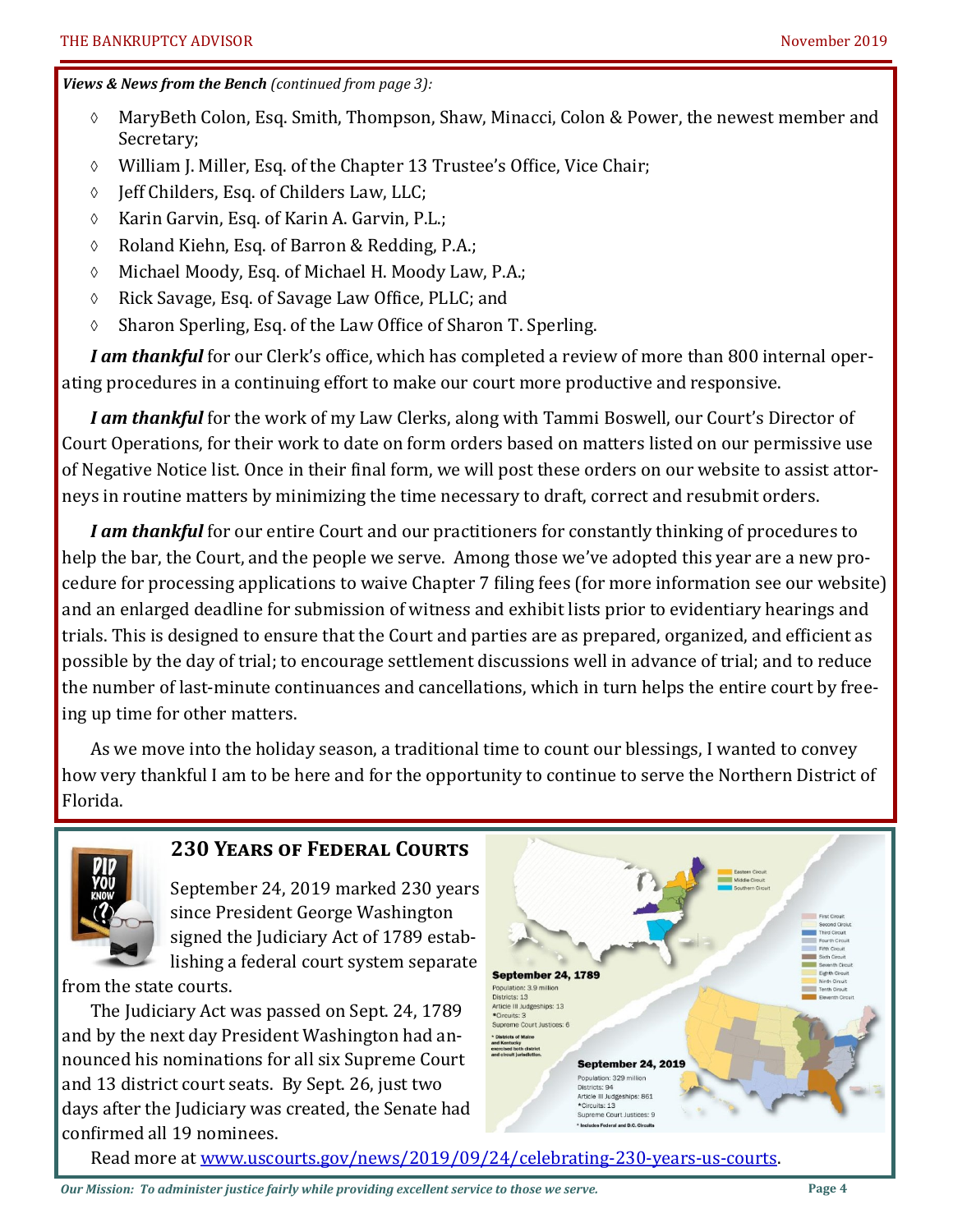#### **Tammi Boswell—Tallahassee** MILEI **Director of Operations** 2

Tammi has been with our court since January 2015 and previously served as a Case Manager with the U.S. Bankruptcy Court for the Western District of Louisiana. As the Director of Operations, she oversees the day-to-day operations of the Clerks' Office.



#### **Wade Feltman—Tuscaloosa, AL Automation Programmer**

Among his other duties, Wade was the person primarily responsible for implementing the court's automatic docketing interface (ADI) processes, helping us maximize efficiency in the handling of routine matters via automation. He is also the court's IT Security Officer ensuring safe IT practices for internal and external users of our automated systems.



# **Carolyn Romine—10 years**

**Case Administrator, Pensacola** In addition to her case administration duties, Carolyn also assists with court reporter coverage for court proceedings in the Pensacola division. In her personal time, she enjoys working as a preschool teacher and in the nursery at church, reading, walking, and spending time with family.

#### **Libby Deroche—5 years**

#### **Case Administrator, Pensacola**

Libby is Case Administrator in our Pensacola division where she also serves as Courtroom Deputy supporting Judges Oldshue and Callaway from the Southern District of Alabama, who manage a portion of our District's caseload.

#### *Congratulations to each of you and thank you for all you do!*

## **ECF Essentials: Motions Regarding Redaction**

In accordance with new subsection (h) of Amended Rule 9037, effective December 1, 2019, the following filing events in CM/ECF will be restricted from public viewing at the time of filing:

- Motion to Redact (Fee)
- Motion to Restrict Public Access (Fee)
- Motion for Protective Order re 9037 Violation (Fee)

Additionally, please note the following requirements of (h)(1) which states that the filer must:

- (A) file a motion to redact identifying the proposed redactions;
- (B) attach to the motion the proposed redacted document;
- (C) include in the motion the docket or proof-of-claim number of the previously filed document; and
- (D) serve the motion and attachment on the debtor, debtor's attorney, trustee (if any), United States trustee, filer of the unredacted document, and any individual whose personal identifying information is to be redacted.

New subsection (h)(2) directs that the court will docket the redacted document if the motion is granted.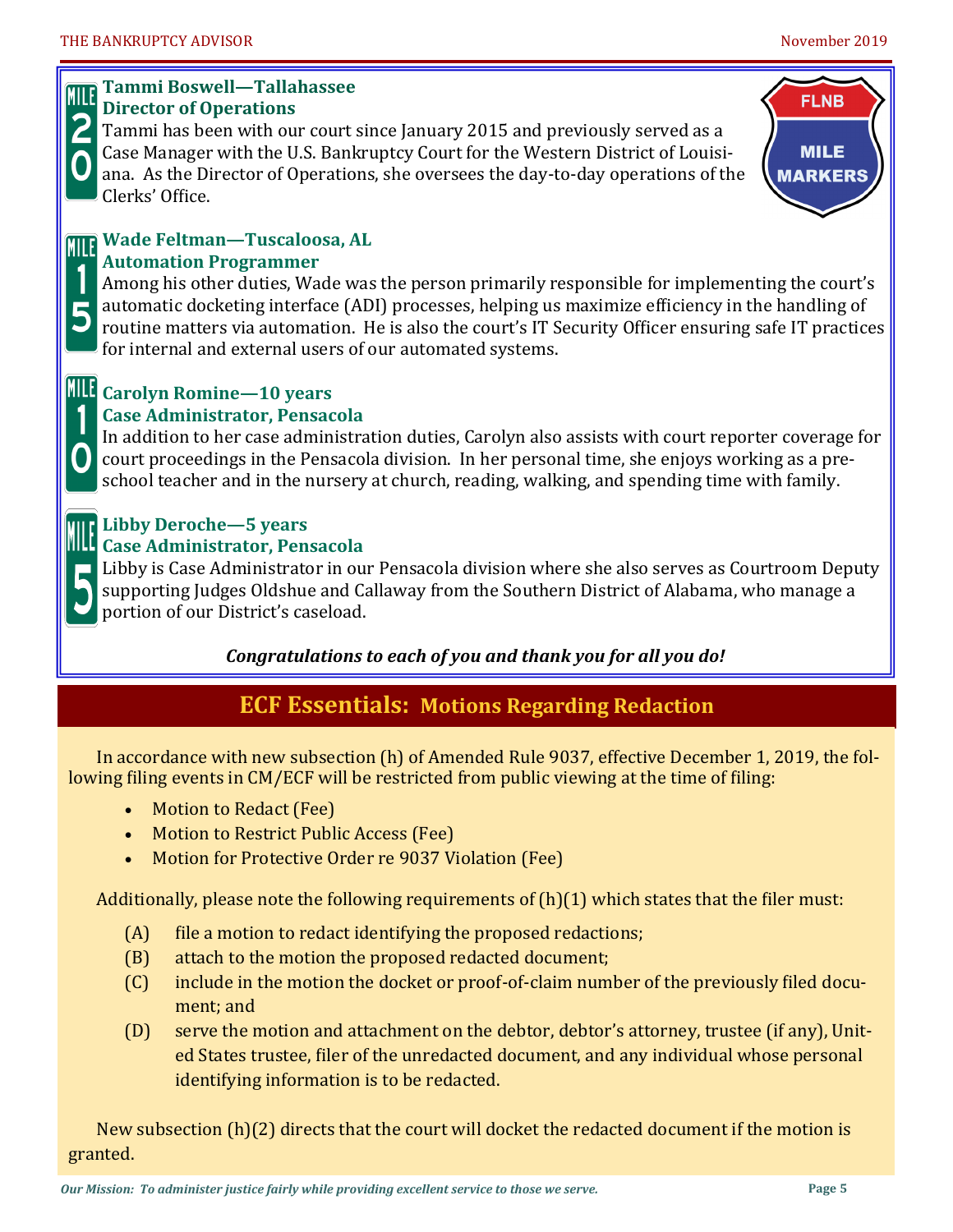# *HELP DESK HINTS…*

## "**I am logged into CM/ECF but can't file my document.**"

One of the most common problems we address on the Help Desk is when callers say they are logged into CM/ECF but the "Bankruptcy" and "Adversary" options are not available to allow them to file documents.

In these instances, the callers are logged into PACER, not CM/ECF. Unfortunately, the screens are almost identical. Our court has written a modification to CM/ECF to help you with this! Look to the far right side of the blue menu bar at the top of the screen and it will show you how you are logged in, for example, if you are in PACER, it will say "PACER" whereas if you are logged into CM/ECF, it will show you what access you have, e.g., that of an attorney or a creditor.



#### **Order and Notice of Hearing on Application to Have the Chapter 7 Filing Fee Waived** *(New!)*

The Court is now issuing a new Order and Notice of Hearing on Application to Have the Chapter 7 Filing Fee Waived. This order sets a negative notice deadline of fourteen (14) days after the **first date set** for the §341(a) Meeting of Creditors (not the date the meeting is actually held if rescheduled or continued). If a timely response in opposition is filed, a hearing will be held on the date specified in the Order, if applicable, or may be scheduled by separate notice. If no response in opposition is timely filed, no hearing will be held and the Court may enter an order approving the Application.

## **Pro Bono Honor Roll**

The United States Bankruptcy Court for the Northern District of Florida takes pleasure in recognizing the efforts of those attorneys who provide legal assistance, without compensation, to those who face substantial economic hardship so that they are able to navigate through the bankruptcy process. These services greatly benefit our nation's bankruptcy system and all of its components. Those volunteer efforts include *pro bono* legal representation for qualifying parties in bankruptcy cases and adversary proceedings, reaffirmation agreements, and stay relief. We recognize and thank the following *pro bono*  volunteers for their current and continued support in serving the people of our district:

> **Robert C. Bruner** Bruner Wright, P.A.

**India Footman** Footman Law Firm, P.A.

**Sharon T. Sperling** Law Office of Sharon T. Sperling

**James M. Coombs** Legal Services of North Florida

> **Kevin A. Forsthoefel** Ausley & McMullen, P.A.

**Byron Wright, III** Bruner Wright, P.A.

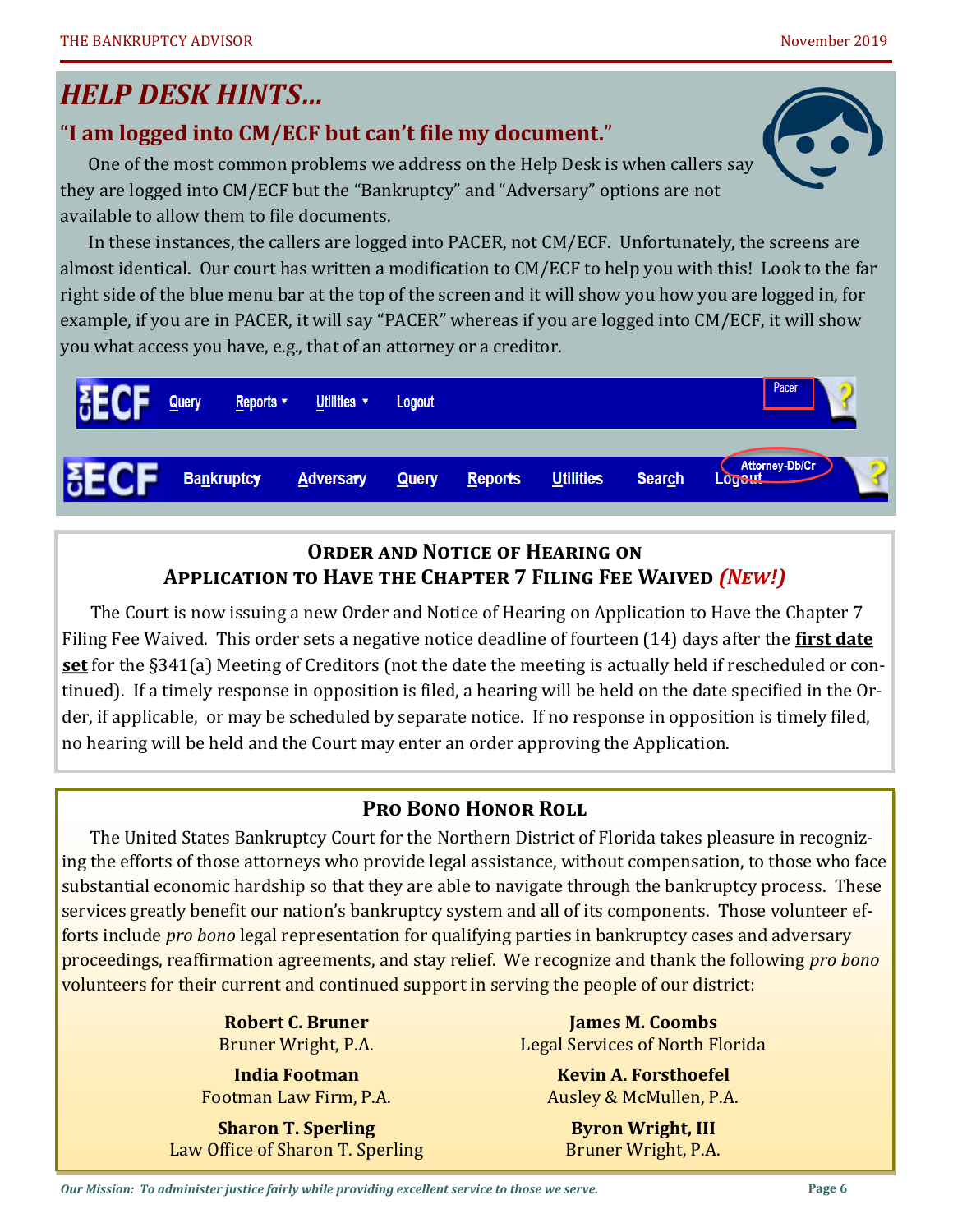# Tips & Tricks • **ORGANIZATION OF THE COURT'S HEARING DOCKET**

There are many factors to be considered when preparing and organizing the court's hearing docket. Janet Weems, Courtroom Deputy for Chief Judge Specie, manages the Court's calendaring in accordance with judicial preferences. Some of the things to be considered include the status of the matter, whether the case is represented by *pro bono* counsel, or the type of matter being heard, among others. Janet will generally organize the docket so that resolved matters/matters consented between the parties and cases recommended for confirmation are first, followed by reaffirmations and *pro bono* cases, then unresolved matters, cases not recommended for confirmation, and other miscellaneous matters. Once the cases are categorized in this manner, they will appear in case number order within the time frame for which they are scheduled (e.g., all cases scheduled for 11:15 will appear in case number order).

Attorneys who wish to appear before the Court via phone must contact CourtCall to make teleconference arrangements. The list of CourtCall attendees is provided to Janet so that she is aware of how attorneys will be appearing before the Court. All attorneys appearing via CourtCall must adhere to the policy governing telephonic appearance available on the Court's website at www.flnb.uscourts.gov/ sites/default/files/court\_resources/telephonic\_appearance\_procedures.pdf.

#### WHY USE COURTCALL?

Our Court began using CourtCall, an independent conference call company, in 2007 to facilitate telephone appearances in certain types of hearings. Users of this service are charged a single fee of \$30.00 for the first 45 minutes and \$7 for each additional 15-minute block of time for appearance in up to four (4) cases. Users appearing via CourtCall in more than four (4) cases are assessed an additional single \$30 fee for the 5th through 8th cases in which they appear. The Court does not pay to use this service and use of CourtCall has resulted in significant time and dollar savings for attorneys and their clients over the years. For more details on how to appear via CourtCall and the types of matters in which you may appear via CourtCall are available on the Court's website at www.flnb.uscourts.gov/sites/default/ files/court\_resources/telephonic\_appearance\_procedures.pdf.

#### **Bankruptcy Filings Increase for 12-Month Period Ending September 2019**

In a report published October 29, 2019, on the website of the U.S. Courts, bankruptcy filings for the 12-month period ending September 30, 2019, increased 0.4 percent when compared to the year ending September 2018.

This news release as well as tables for business and non-business filings, 12-month data from September 2018 and 2019, fourth quarter filings, filings by month, and bankruptcy filings by county are available at www.uscourts.gov/news/2019/10/29/ bankruptcy-filings-increase-slightly.

#### **Holiday Closings**

The Office of the Clerk will be closed on the following days during the 2019 holiday season:

#### **Thursday, November 28 Friday, November 29 Wednesday, December 25 Wednesday, January 1**

CM/ECF and PACER will be available for online filing and access to case information or you may call the Multi-Court Voice Case Information System

(McVCIS) at 866- 222-8029 (use court code 11) for automated case information.

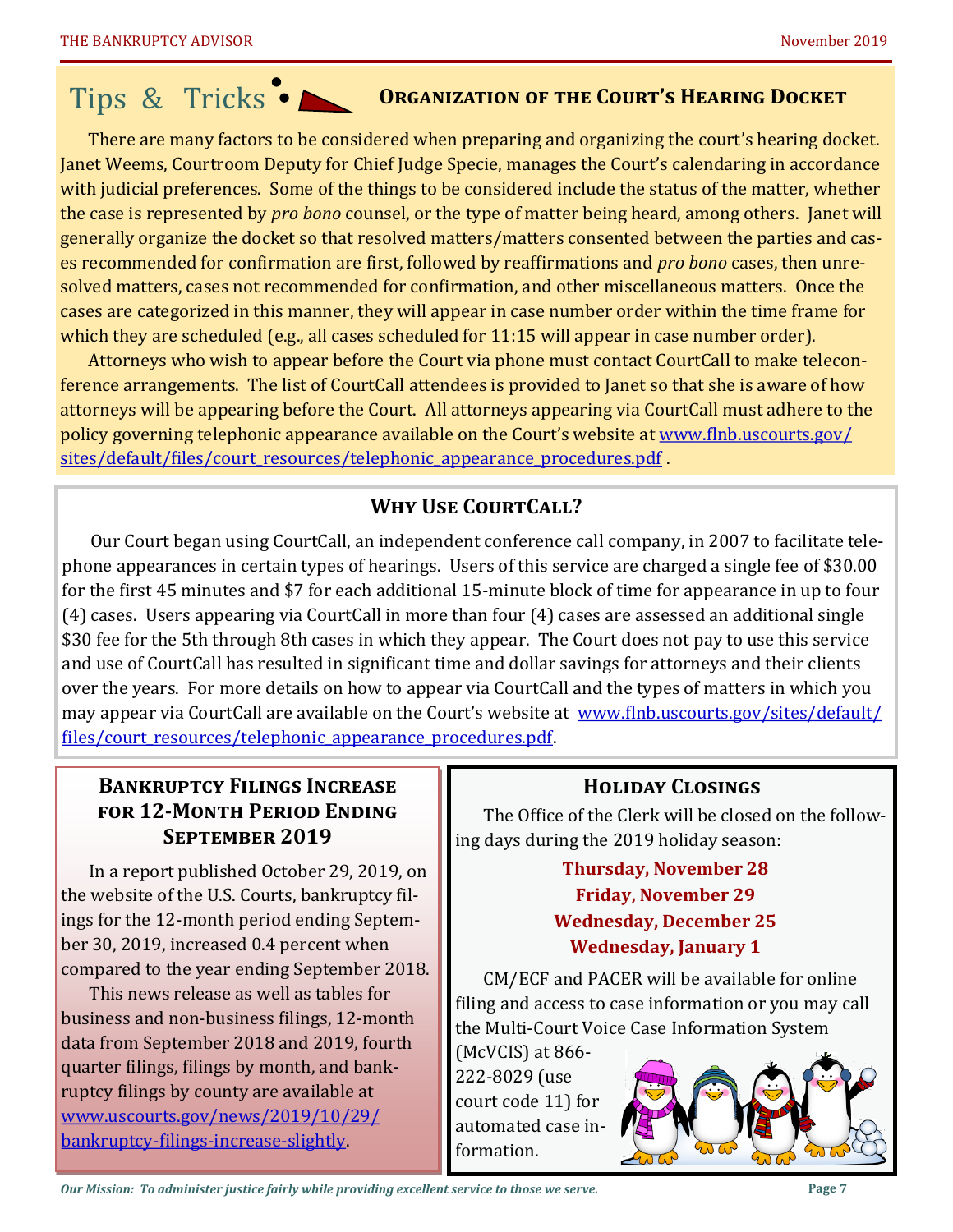#### U.S. Attorney's Office & Federal Employees Honor WWII Veterans by Traci E. Abrams, Clerk of Court

The United States Attorney's Office for the Northern District of Florida hosted their fourth annual Veterans Appreciation Reception on Friday, November 15th in Tallahassee. The reception was attended by federal employees in Tallahassee and Pensacola. Musical guests included the Florida State University School (FSUS) Women's and High School Mixed Ensembles. The event was organized by Assistant United States Attorney and Diversity Chairperson Winifred L. Acosta.

Ms. Acosta led off the event with introductions, including that of Floyd Boyer who provided the welcome address and Sergeant First Class Daniel Acosta. Mr. Boyer is a retired Colonel in the Air Force and an Administrative Officer for the United States Attorney's Office. Mr. Acosta appeared in his dress uniform and served for 21 years in the United States Army. The honorees for this event included 100-yearold Edmond Stearman and 96-year-old Leon Acosta.



*Edmond Ballard Stearman Navy Amphibious Coxswain - USS Lenawee*



*Leon Acosta United States Army Technician 4th Grade*

 Mr. Stearman served as a Coxswain onboard the USS Lenawee during WWII. He oversaw the amphibious landing craft that landed the first wave of Marines from the 5th Division ashore Iwo Jima's Red Beach One, at the base of Mount Suribachi. He also helped collect Marine casualties and take them back to the ship. A few days later he went ashore himself. He remembers very clearly seeing the first flag go up on Mount Suribachi and hearing the cheers from all around. He was able to revisit Iwo Jima in March of 2018. Mr. Stearman's tour of duty included nine Pacific islands including Iwo Jima, Tinian, Saipan, the Philippines and battle zone of Tokyo Bay when the Japanese surrendered. He earned two Battle Stars. One for the Battle of Iwo Jima and the other for the Liberation of the Philippines.

 Mr. Acosta was drafted into the U.S. Army on November 3, 1943. He was assigned to Company K, 424<sup>th</sup> Infantry at Camp Blanding, Florida. Following recruit training, his unit was shipped to Europe to participate in the war. Upon arrival in Belgium, he was transferred to 2nd Division Black Panthers Baker Company. This unit participated in battles and campaigns in Normandy and Central Europe. Citations and decorations awarded to Mr. Acosta include: The EAME Service Medal with 2 Bronze Stars, the Good Conduct Medal, World War II Victory Medal, and

the Combat Infantry Badge for heroic activities against the enemy. Mr. Acosta was discharged from the Ar-

my on May 30, 1944, with the rank of Technician 4th Grade.

Each honoree was presented with a medal, certificate, gift basket, and other items. A brilliant performance by the FSUS chorus students followed. After a quick lunch, the students walked to the Bankruptcy Courthouse to participate in a mock trial and building tour.

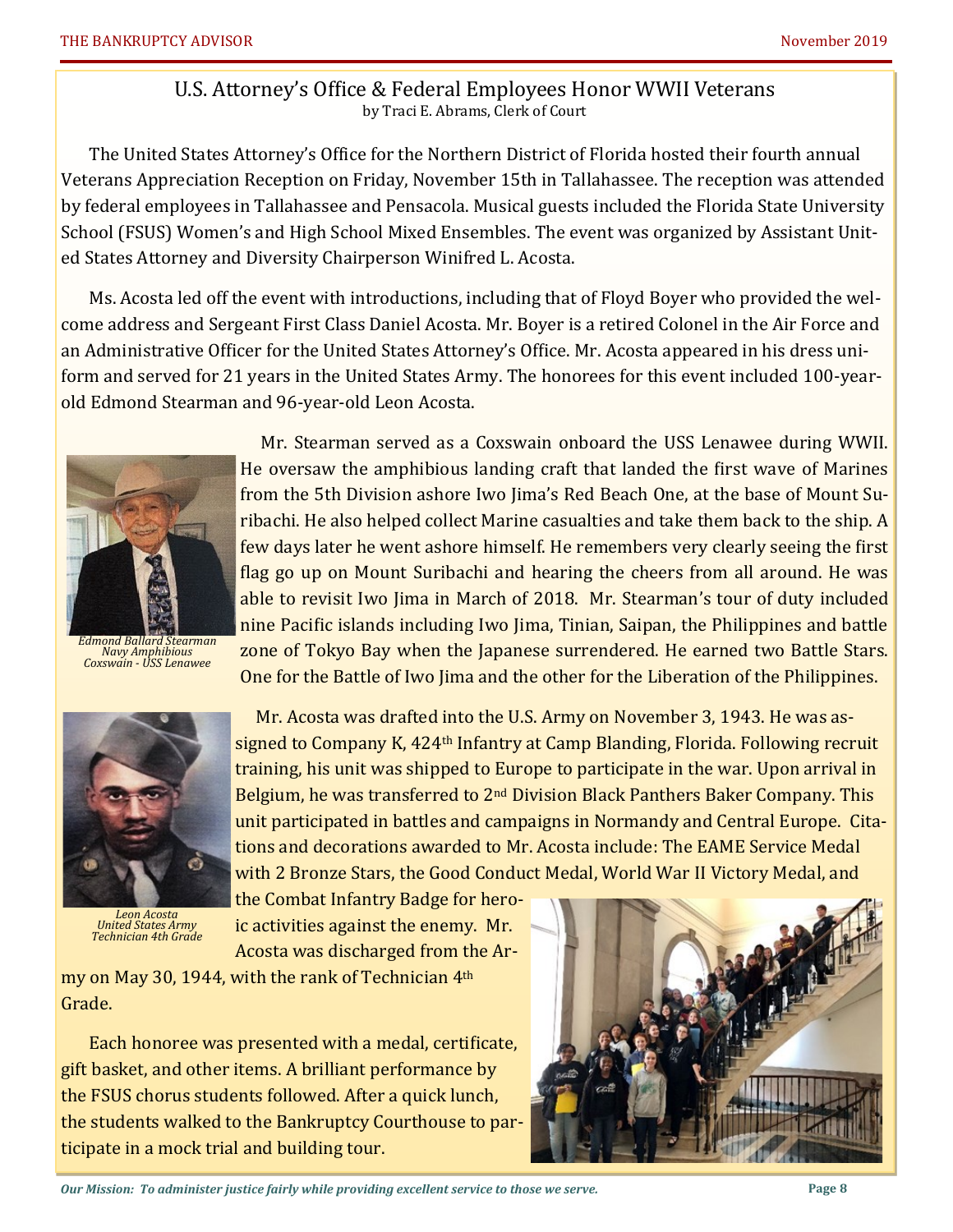#### **THE CLERK'S CORNER**

Ī

 **By: Traci Abrams, Clerk of Court** 



#### **Mortgage Modification Mediation Program Change: Hope Loan Portal (HLP) Closing Its Doors**

The Clerk's office has learned that Hope Loan Portal (HLP) will be closing its doors effective Tuesday, December 31, 2019. HLP is cited in Florida Northern Bankruptcy Court Administrative Order No. 15-001 as one of two document management portal options that parties may utilize when voluntarily participating in the Court's Mortgage Modification Mediation (MMM) program.

According to the HLP Convergence newsletter, HLP will "permanently stop providing all services and any agreements HLP has with servicers or other organizations will end on [December 31, 2019]." The HLP website prominently displays a message indicating that operations will cease and provides a link for users to "Learn More". The link takes users to https://hlp.org/HLP\_Closing where instructions are available for clients who have active cases pending as of December 30th. Please consult the contacts listed on this page of the HLP website if you have questions specific to your use of HLP.

In response to this news, the Court has updated its "Mortgage Modification Mediation" (MMM) webpage to note the impending closing of HLP. The Court will also amend Administrative Order 15-001 and all related MMM form orders to exclude HLP as an approved portal provider. Mortgage Modification Mediation Program participants are still free to use the remaining document portal known as DMM (Default Mitigation Management) available at https://www.dclmwp.com/Home. A link to this resource is also available on the "Mortgage Modification Mediation" page of the Court's website.

#### **Local Rules Revision Update**

We're in the home stretch of the Local Rules revision cycle. The final draft has been submitted to Chief Bankruptcy Judge Karen Specie for review. After Judge Specie's approval, the following will occur consecutively:

- Publication on the Court's website for public review and comment
- Review of public comments by the Local Rules committee
- Review and approval by the Chief District Judge for the Northern District of Florida
- Review and approval by the Eleventh Circuit. Our target publication date of the final revised

Local Rules is early- to mid-April, 2020.

Please watch our website for the announcement regarding the period for public review and comment.



#### **Be In the Know!**

Get notified of announcements from our court by subscribing to our website's RSS Feed. Click the icon in the upper right corner of our website at www.flnb.uscourts.gov to get started!

#### **Public Comment Period for 2021 Rules Amendments**

The Judicial Conference Advisory Committees on Appellate, Bankruptcy, and Civil Rules have proposed amendments effective December 1, 2021 published for public comment. The comment period ends February 20, 2020. Visit https://www.uscourts.gov/rules-policies/ proposed-amendments-published-publiccomment to review and submit your comments.